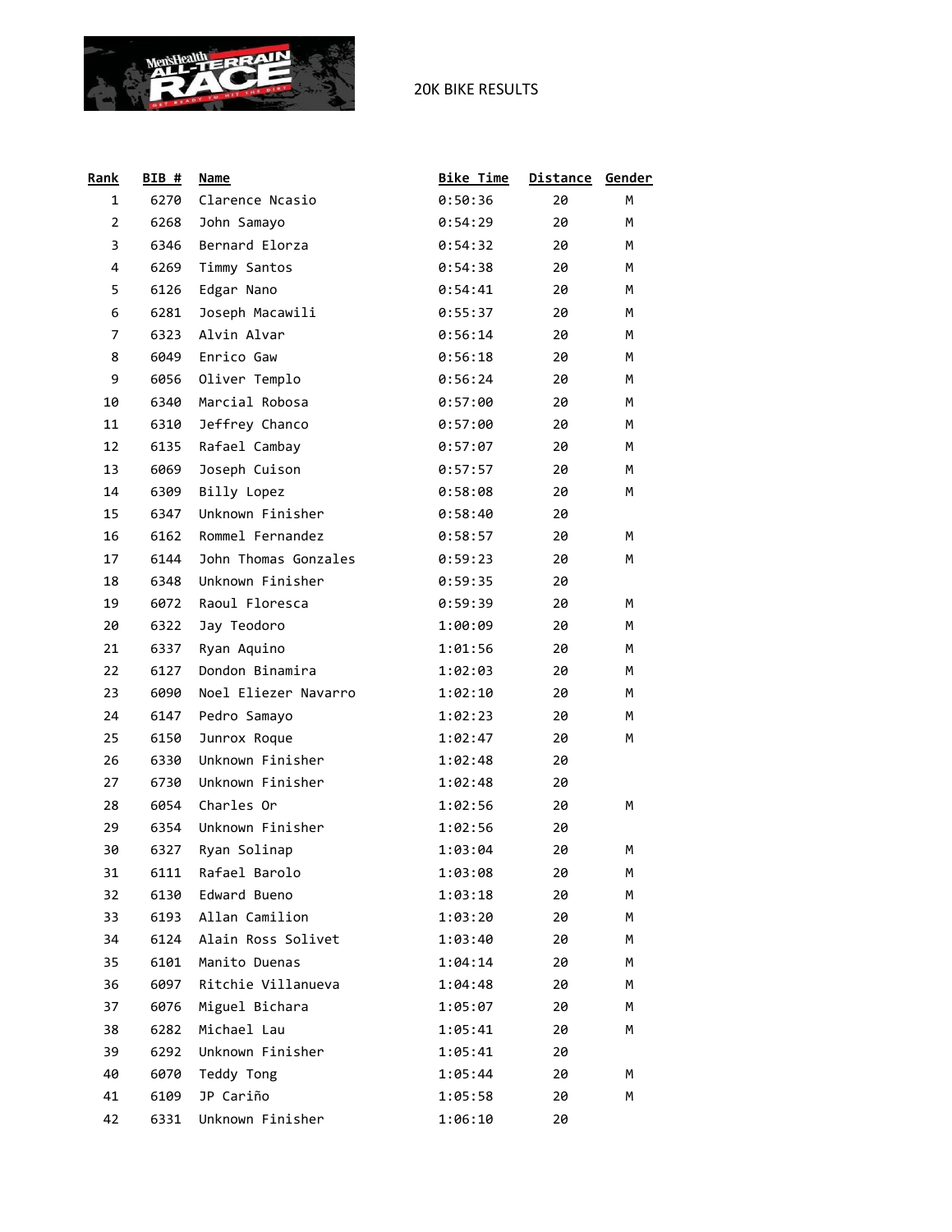

| Rank | BIB# | <b>Name</b>         | <b>Bike Time</b> | <b>Distance</b> | Gender |
|------|------|---------------------|------------------|-----------------|--------|
| 43   | 6266 | Ryan Lastra         | 1:06:12          | 20              | М      |
| 44   | 6098 | Monchie VIllanueva  | 1:06:28          | 20              | М      |
| 45   | 6149 | Renante Magallanes  | 1:06:40          | 20              | М      |
| 46   | 6232 | Christian De Castro | 1:06:43          | 20              | M      |
| 47   | 6238 | Caxz Austria        | 1:06:43          | 20              | М      |
| 48   | 6099 | Jerry Santos        | 1:06:48          | 20              | M      |
| 49   | 6195 | Jingo Hervas        | 1:06:50          | 20              | M      |
| 50   | 6080 | Carlo Castro        | 1:07:08          | 20              | М      |
| 51   | 6104 | Jimbo Borja         | 1:07:21          | 20              | М      |
| 52   | 6704 | Unknown Finisher    | 1:07:21          | 20              |        |
| 53   | 6065 | Whreachelle Cordova | 1:07:23          | 20              | F      |
| 54   | 6279 | Jody De Ocampo      | 1:07:34          | 20              | M      |
| 55   | 6077 | Gerard Juan Bigay   | 1:08:24          | 20              | M      |
| 56   | 6237 | Felix Marinas       | 1:08:38          | 20              | М      |
| 57   | 6100 | Weng Traspe         | 1:08:39          | 20              | М      |
| 58   | 6278 | Jay Gonzales        | 1:08:41          | 20              | М      |
| 59   | 6074 | Robert Velasco      | 1:08:41          | 20              | М      |
| 60   | 6336 | Unknown Finisher    | 1:09:15          | 20              |        |
| 61   | 6581 | Unknown Finisher    | 1:09:22          | 20              |        |
| 62   | 6106 | Carlo Gonzales      | 1:09:23          | 20              | М      |
| 63   | 6224 | Von Veran           | 1:09:34          | 20              | M      |
| 64   | 6159 | Greggy Galicia      | 1:10:17          | 20              | M      |
| 65   | 6265 | Ingel Gueco         | 1:10:34          | 20              | M      |
| 66   | 6074 | Robert Velasco      | 1:10:49          | 20              | М      |
| 67   | 6117 | Noel Galicia        | 1:11:04          | 20              | М      |
| 68   | 6250 | Jeffrey Balasbas    | 1:11:09          | 20              | М      |
| 69   | 6073 | Paul Buenaventura   | 1:11:10          | 20              | M      |
| 70   | 6060 | Jay Joaquin         | 1:11:50          | 20              | М      |
| 71   | 6177 | Unknown Finisher    | 1:12:17          | 20              |        |
| 72   | 6076 | Miguel Bichara      | 1:12:44          | 20              | м      |
| 73   | 6208 | Edsel De Dios       | 1:12:52          | 20              | М      |
| 74   | 6220 | Trico Jose Montes   | 1:13:19          | 20              | M      |
| 75   | 6225 | Jules Simeon        | 1:13:19          | 20              | M      |
| 76   | 6085 | Dennis Diocata      | 1:13:43          | 20              | м      |
| 77   | 6263 | Bruce Mar Conte     | 1:13:49          | 20              | м      |
| 78   | 6343 | Unknown Finisher    | 1:13:58          | 20              |        |
| 79   | 6063 | Christopher Chua    | 1:14:03          | 20              | м      |
| 80   | 6256 | Clarencio Falcon    | 1:14:10          | 20              | м      |
| 81   | 6151 | Joemel Niño Asacia  | 1:15:01          | 20              | м      |
| 82   | 6334 | Unknown Finisher    | 1:15:11          | 20              |        |
| 83   | 6011 | Rodelio Gadapan     | 1:15:20          | 20              | м      |
| 84   | 6172 | Archie Bautista     | 1:15:43          | 20              | М      |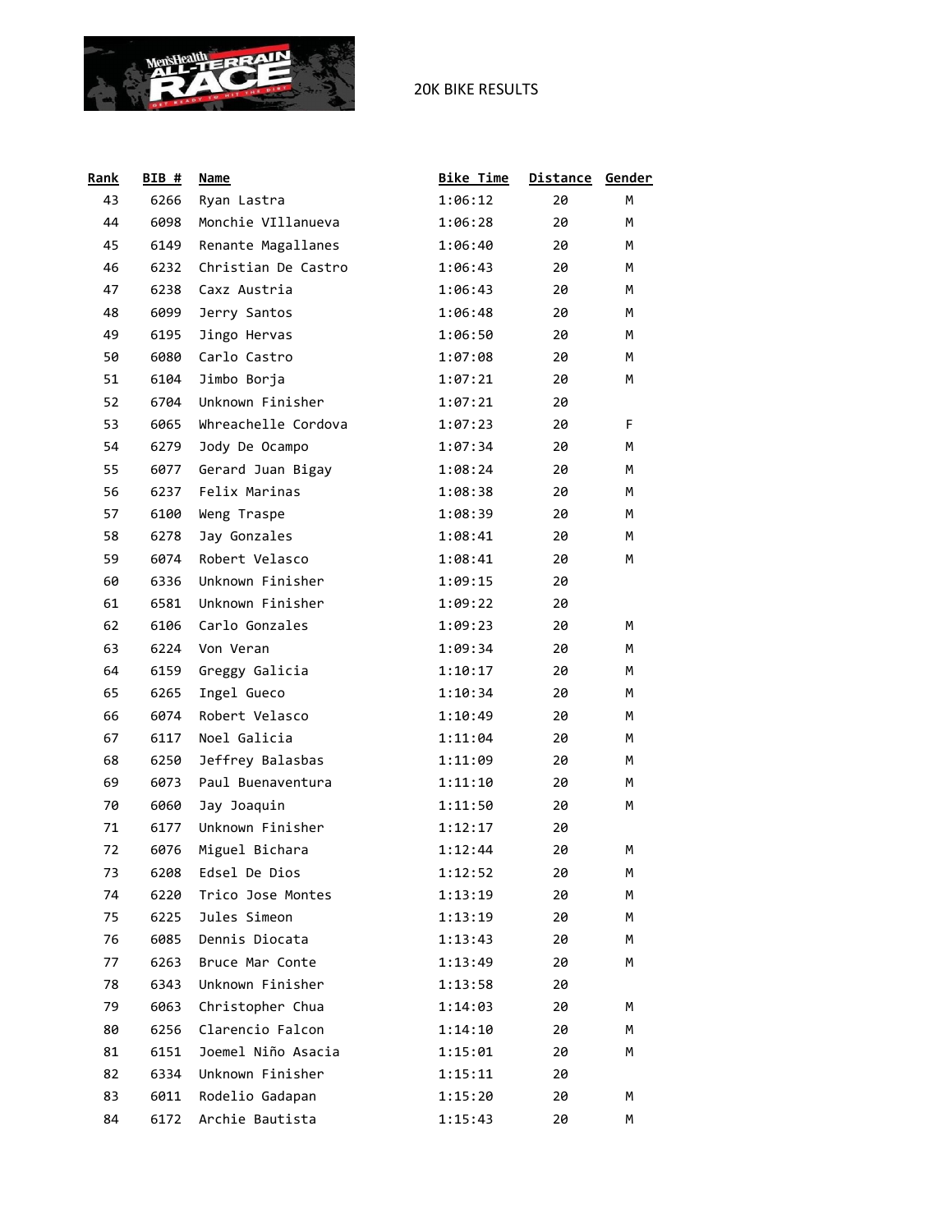

| Rank | BIB# | Name                 | <b>Bike Time</b> | <b>Distance</b> | Gender |
|------|------|----------------------|------------------|-----------------|--------|
| 85   | 6253 | Christopeter Paragas | 1:15:48          | 20              | М      |
| 86   | 6105 | Dino Miranda         | 1:15:50          | 20              | М      |
| 87   | 6349 | Unknown Finisher     | 1:15:52          | 20              |        |
| 88   | 6849 | Unknown Finisher     | 1:15:52          | 20              |        |
| 89   | 6102 | Myla Miranda         | 1:16:00          | 20              | F      |
| 90   | 6333 | Unknown Finisher     | 1:16:09          | 20              |        |
| 91   | 6267 | Adonis Corona        | 1:16:16          | 20              | м      |
| 92   | 6020 | Marvin Romero        | 1:16:28          | 20              | м      |
| 93   | 6170 | Boyet Gayya          | 1:16:29          | 20              | M      |
| 94   | 6148 | Feliciano Angue      | 1:16:30          | 20              | M      |
| 95   | 6258 | Joma Umali           | 1:16:55          | 20              | М      |
| 96   | 6288 | Unknown Finisher     | 1:16:56          | 20              |        |
| 97   | 6312 | Paolo Rodriguez      | 1:16:58          | 20              | м      |
| 98   | 6087 | Orlando Encabo       | 1:17:01          | 20              | M      |
| 99   | 6221 | Ritche Amansec       | 1:17:06          | 20              | М      |
| 100  | 6044 | Ryan Paiso           | 1:18:47          | 20              | M      |
| 101  | 6125 | Rene Alumbro         | 1:18:48          | 20              | M      |
| 102  | 6014 | Michael Chiang       | 1:19:11          | 20              | М      |
| 103  | 6344 | Allan Tauyan         | 1:19:46          | 20              | М      |
| 104  | 6332 | Unknown Finisher     | 1:19:56          | 20              |        |
| 105  | 6276 | Ron Sugapong         | 1:20:06          | 20              | м      |
| 106  | 6174 | Pia Cayetano         | 1:20:21          | 20              | F      |
| 107  | 6312 | Paolo Rodriguez      | 1:20:26          | 20              | М      |
| 108  | 6197 | Aldean Philip Lim    | 1:20:29          | 20              | M      |
| 109  | 6092 | Ricky Salutillo      | 1:20:30          | 20              | М      |
| 110  | 6285 | Arnulfo Andrade      | 1:20:34          | 20              | M      |
| 111  | 6116 | Romeo Unira          | 1:20:52          | 20              | M      |
| 112  | 6004 | Gilyert Quintana     | 1:20:56          | 20              | М      |
| 113  | 6293 | Unknown Finisher     | 1:21:02          | 20              |        |
| 114  | 6064 | Aaron Joseph David   | 1:21:05          | 20              | м      |
| 115  | 6027 | Ronald Mendoza       | 1:21:06          | 20              | М      |
| 116  | 6259 | Romeo Landicho       | 1:21:39          | 20              | M      |
| 117  | 6321 | Unknown Finisher     | 1:21:43          | 20              |        |
| 118  | 6315 | Dexter Pulido        | 1:22:05          | 20              | м      |
| 119  | 6288 | Unknown Finisher     | 1:22:05          | 20              |        |
| 120  | 6162 | Rommel Fernandez     | 1:22:07          | 20              | м      |
| 121  | 6319 | Raymond Ordona       | 1:22:12          | 20              | м      |
| 122  | 6121 | Marc Allen Garces    | 1:22:14          | 20              | м      |
| 123  | 6782 | Unknown Finisher     | 1:22:52          | 20              |        |
| 124  | 6024 | Anthony Jubida       | 1:22:52          | 20              | м      |
| 125  | 6257 | Christian Almelda    | 1:22:52          | 20              | м      |
| 126  | 6358 | Unknown Finisher     | 1:22:52          | 20              |        |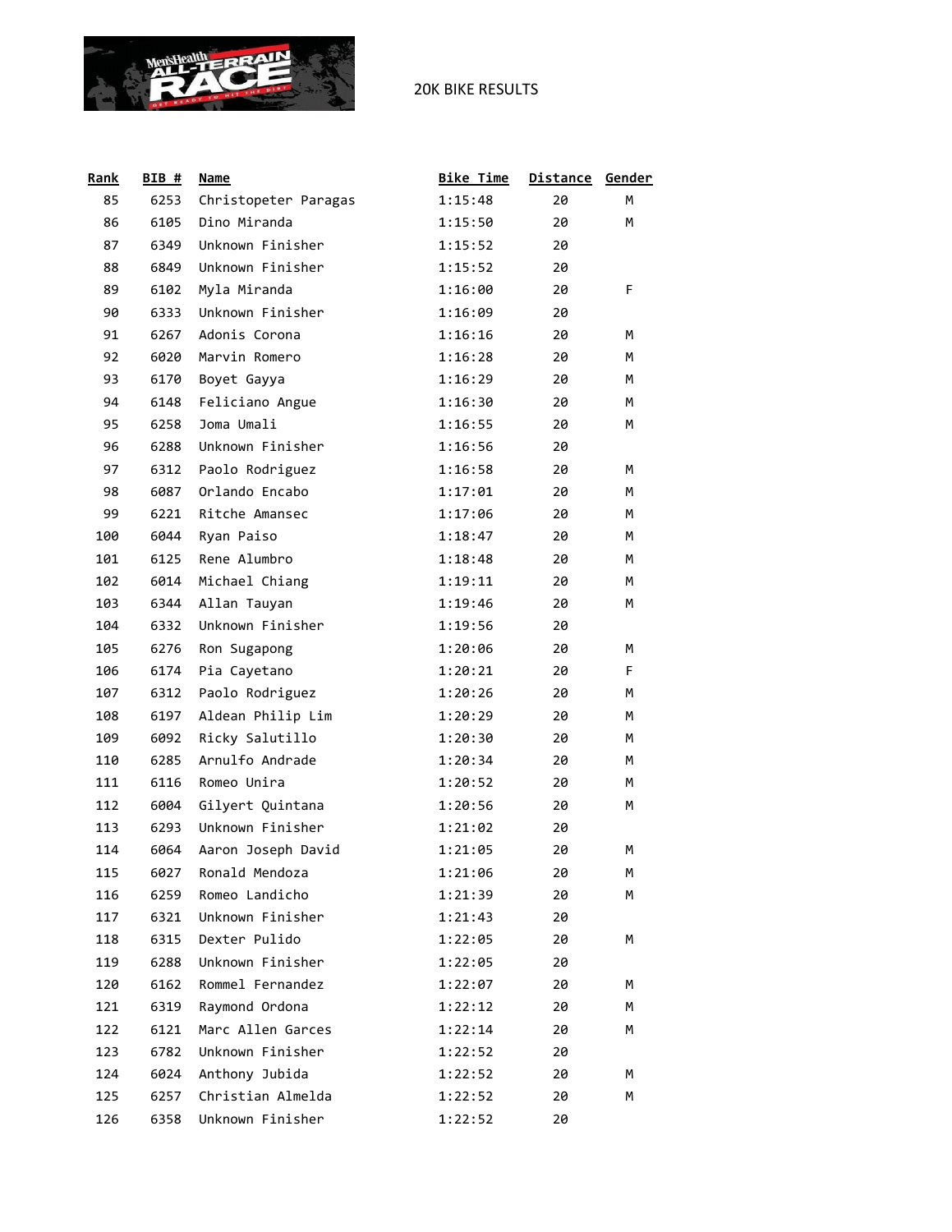

| <b>Rank</b> | <b>BIB #</b> | Name                  | <b>Bike Time</b> | <b>Distance</b> | Gender |
|-------------|--------------|-----------------------|------------------|-----------------|--------|
| 127         | 6271         | Albert Enriquez       | 1:22:58          | 20              | M      |
| 128         | 6181         | John Brian Pacia      | 1:23:26          | 20              | M      |
| 129         | 6048         | Orbill Garces         | 1:23:36          | 20              | М      |
| 130         | 6492         | Unknown Finisher      | 1:23:37          | 20              |        |
| 131         | 6217         | Unknown Finisher      | 1:23:42          | 20              |        |
| 132         | 6320         | Andrew Antonio Ong    | 1:24:31          | 20              | м      |
| 133         | 6211         | Paul Santos           | 1:24:33          | 20              | М      |
| 134         | 6036         | Paolo Santos          | 1:24:34          | 20              | M      |
| 135         | 6094         | Jacqui Alleje         | 1:24:37          | 20              | М      |
| 136         | 6894         | Unknown Finisher      | 1:24:37          | 20              |        |
| 137         | 6095         | Ed Castillo           | 1:24:38          | 20              | М      |
| 138         | 6158         | Jojo Limpo            | 1:25:19          | 20              | М      |
| 139         | 6233         | Phil Alvic Cagunot    | 1:25:24          | 20              | M      |
| 140         | 6307         | Edmund Ente           | 1:26:58          | 20              | М      |
| 141         | 6807         | Unknown Finisher      | 1:26:58          | 20              |        |
| 142         | 6052         | Rodolfo Felipe Merano | 1:26:58          | 20              | М      |
| 143         | 6013         | Jahzon Lim            | 1:26:58          | 20              | М      |
| 144         | 6205         | Gene Briones          | 1:26:58          | 20              | M      |
| 145         | 6247         | Rommel Gacutan        | 1:27:00          | 20              | M      |
| 146         | 6141         | Sandy Joson           | 1:28:13          | 20              | M      |
| 147         | 6252         | Reiland Diaz          | 1:28:15          | 20              | M      |
| 148         | 6005         | Mark Tan              | 1:28:37          | 20              | M      |
| 149         | 6226         | Paolo Reyes           | 1:28:40          | 20              | М      |
| 150         | 6288         | Unknown Finisher      | 1:28:40          | 20              |        |
| 151         | 6350         | Unknown Finisher      | 1:28:40          | 20              |        |
| 152         | 6850         | Unknown Finisher      | 1:28:40          | 20              |        |
| 153         | 6306         | Alejandro Perez       | 1:28:40          | 20              | м      |
| 154         | 6329         | Unknown Finisher      | 1:28:40          | 20              |        |
| 155         | 6155         | Karrol Bea Siasico    | 1:29:52          | 20              | F.     |
| 156         | 6051         | Arnold Dava           | 1:29:56          | 20              | M      |
| 157         | 6261         | Alfredo Batario       | 1:29:58          | 20              | М      |
| 158         | 6287         | Unknown Finisher      | 1:30:03          | 20              |        |
| 159         | 6011         | Rodelio Gadapan       | 1:30:40          | 20              | м      |
| 160         | 6061         | Kevin Macalalad       | 1:31:04          | 20              | M      |
| 161         | 6139         | Alex Nallatan         | 1:31:04          | 20              | м      |
| 162         | 6710         | Unknown Finisher      | 1:31:15          | 20              |        |
| 163         | 6110         | Elmer Vizcarra        | 1:31:16          | 20              | м      |
| 164         | 6083         | Ferdinand Navela      | 1:31:16          | 20              | M      |
| 165         | 6383         | Unknown Finisher      | 1:32:29          | 20              |        |
| 166         | 6033         | Mars Tayab            | 1:32:29          | 20              | м      |
| 167         | 6243         | Michael Pagauitan     | 1:32:44          | 20              | М      |
| 168         | 6007         | Ronan San Juan        | 1:33:04          | 20              | М      |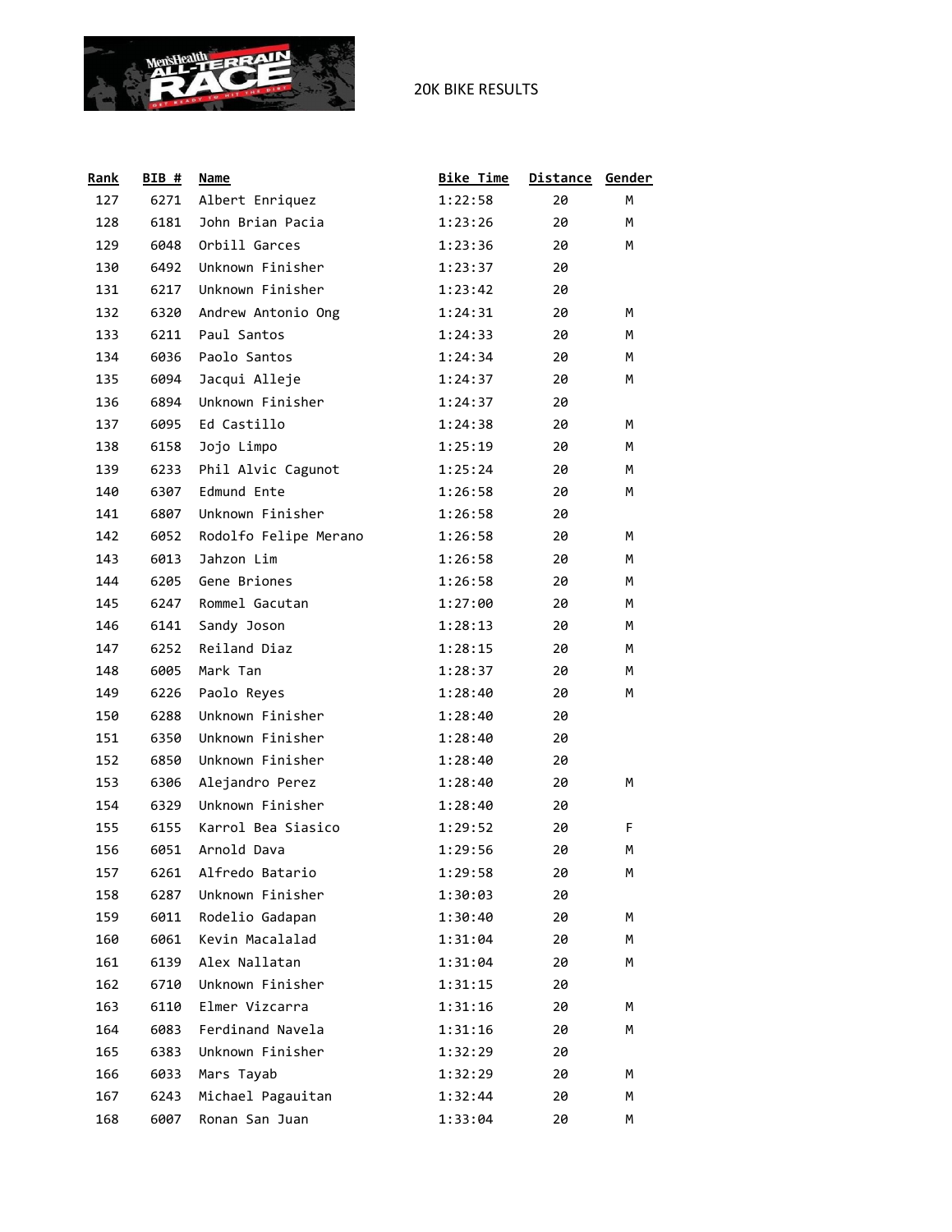

| Rank | $BIB$ # | Name                | <b>Bike Time</b> | <b>Distance</b> | Gender |
|------|---------|---------------------|------------------|-----------------|--------|
| 169  | 6008    | Dennis Macasaet     | 1:33:11          | 20              | M      |
| 170  | 6204    | Nomar Alferos       | 1:33:11          | 20              | М      |
| 171  | 6620    | Unknown Finisher    | 1:33:22          | 20              |        |
| 172  | 6166    | Michael Flores      | 1:33:22          | 20              | М      |
| 173  | 6112    | Dennis Caranza      | 1:33:56          | 20              | м      |
| 174  | 6062    | Martin Backstrom    | 1:34:32          | 20              | М      |
| 175  | 6068    | Ron Marcelo         | 1:34:36          | 20              | М      |
| 176  | 6084    | Randy Pacador       | 1:35:03          | 20              | M      |
| 177  | 6273    | Ken Solon           | 1:35:41          | 20              | М      |
| 178  | 6249    | 0 Jason             | 1:35:46          | 20              | м      |
| 179  | 6078    | Arvin Ison          | 1:35:57          | 20              | М      |
| 180  | 6164    | Louie Sy            | 1:36:05          | 20              | М      |
| 181  | 6206    | Joey Gabriel        | 1:36:09          | 20              | M      |
| 182  | 6003    | Louie Annonuevo     | 1:36:19          | 20              | М      |
| 183  | 6009    | Aldie Vizconde      | 1:36:26          | 20              | м      |
| 184  | 6057    | Alex Constantinopla | 1:36:41          | 20              | М      |
| 185  | 6316    | Anna Alipit         | 1:36:44          | 20              | М      |
| 186  | 6264    | Francisco Blanco    | 1:37:14          | 20              | M      |
| 187  | 6028    | Unknown Finisher    | 1:37:36          | 20              |        |
| 188  | 6002    | Joey Lemoren        | 1:37:49          | 20              | м      |
| 189  | 6046    | Elmer Brillo        | 1:37:53          | 20              | М      |
| 190  | 6212    | Roberto Papa        | 1:39:40          | 20              | М      |
| 191  | 6055    | Roman Calingo       | 1:40:17          | 20              | М      |
| 192  | 6037    | Alfonso Reyes       | 1:40:20          | 20              | M      |
| 193  | 6257    | Christian Almelda   | 1:40:20          | 20              | М      |
| 194  | 6029    | Jose Alberto Tamayo | 1:40:31          | 20              | М      |
| 195  | 6229    | Ben Hidalgo         | 1:40:36          | 20              | М      |
| 196  | 6241    | Edgar Malinao       | 1:41:03          | 20              | м      |
| 197  | 6291    | Unknown Finisher    | 1:41:09          | 20              |        |
| 198  | 6302    | Jay Jay Yambao      | 1:41:11          | 20              | м      |
| 199  | 6237    | Felix Marinas       | 1:41:16          | 20              | м      |
| 200  | 6119    | Eduardo Libao       | 1:41:39          | 20              | М      |
| 201  | 6301    | DJ Carlo Del Carmen | 1:41:41          | 20              | м      |
| 202  | 6171    | Michael Abella      | 1:42:06          | 20              | M      |
| 203  | 6145    | Martin Rosario      | 1:43:31          | 20              | м      |
| 204  | 6143    | Chito Rojas         | 1:44:03          | 20              | м      |
| 205  | 6142    | Brian Baleracio     | 1:44:04          | 20              | М      |
| 206  | 6275    | Joe Cecala          | 1:44:15          | 20              | м      |
| 207  | 6179    | Alex Gernas         | 1:44:29          | 20              | м      |
| 208  | 6180    | Arnold Bernas       | 1:46:54          | 20              | м      |
| 209  | 6047    | Nick Borderos       | 1:47:15          | 20              | М      |
| 210  | 6140    | Erwin Gamboa        | 1:47:42          | 20              | М      |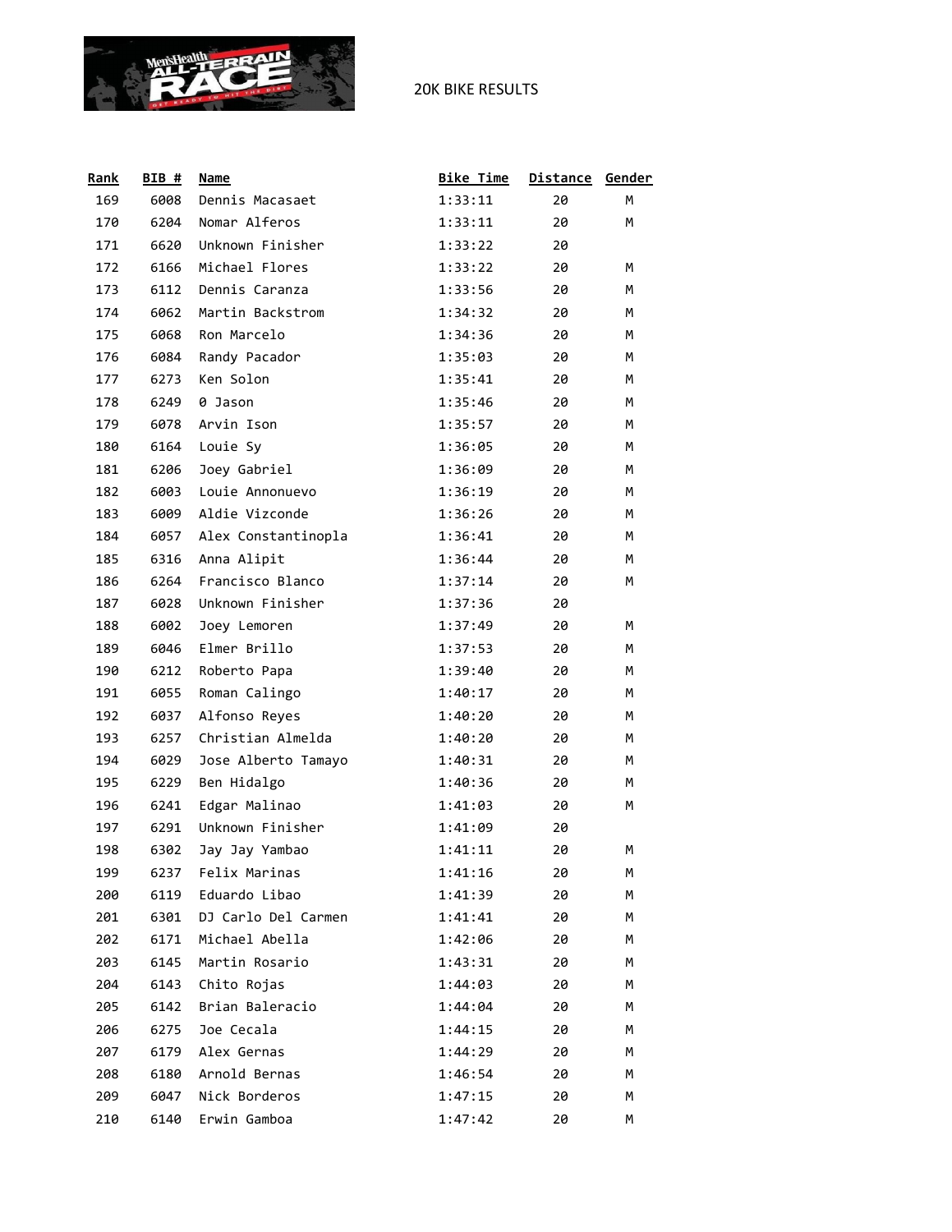

| <b>Rank</b> | <b>BIB #</b> | Name                    | <b>Bike Time</b> | <b>Distance</b> | Gender |
|-------------|--------------|-------------------------|------------------|-----------------|--------|
| 211         | 6317         | Rene Martin Go          | 1:47:45          | 20              | м      |
| 212         | 6178         | Unknown Finisher        | 1:48:12          | 20              |        |
| 213         | 6283         | Christopher Laddaran    | 1:48:30          | 20              | м      |
| 214         | 6284         | Ramon Marcos Pernia     | 1:49:00          | 20              | М      |
| 215         | 6341         | Florante Lateo Jr.      | 1:49:04          | 20              | М      |
| 216         | 6131         | Alex Bathan             | 1:50:36          | 20              | M      |
| 217         | 6855         | Unknown Finisher        | 1:51:36          | 20              |        |
| 218         | 6858         | Unknown Finisher        | 1:51:40          | 20              |        |
| 219         | 6184         | Philippides Cayetano    | 1:51:40          | 20              | м      |
| 220         | 6183         | Arzen Fernandez         | 1:51:50          | 20              | F      |
| 221         | 6262         | Nikki De Guzman         | 1:52:04          | 20              | F.     |
| 222         | 6254         | John William Posadas    | 1:52:11          | 20              | М      |
| 223         | 6001         | Edgard Reyes            | 1:52:14          | 20              | М      |
| 224         | 6105         | Dino Miranda            | 1:52:46          | 20              | М      |
| 225         | 6041         | Paulo Montano           | 1:53:39          | 20              | М      |
| 226         | 6207         | Efryl De Dios           | 1:54:51          | 20              | М      |
| 227         | 6152         | Joseph Yapchulay        | 1:55:09          | 20              | М      |
| 228         | 6167         | Ma. Guia Jhoanna Bolano | 1:55:32          | 20              | F.     |
| 229         | 6161         | Raymund Quitiquit       | 1:55:32          | 20              | М      |
| 230         | 6129         | Richard Jan Malifer Jr. | 1:56:12          | 20              | М      |
| 231         | 6218         | Russel Limcangco        | 1:56:26          | 20              | М      |
| 232         | 6039         | Raeanna Cranbourne      | 1:57:16          | 20              | F      |
| 233         | 6246         | Danfred Antonio         | 1:57:32          | 20              | M      |
| 234         | 6220         | Trico Jose Montes       | 1:57:54          | 20              | М      |
| 235         | 6303         | Paul Christian Abueg    | 1:58:02          | 20              | М      |
| 236         | 6071         | Richard Anthony Rojas   | 1:59:13          | 20              | М      |
| 237         | 6228         | Jason Chamness          | 1:59:17          | 20              | М      |
| 238         | 6245         | Catherine Gacutan       | 2:01:08          | 20              | F.     |
| 239         | 6153         | Mark Alubog             | 2:01:38          | 20              | М      |
| 240         | 6230         | Jacob Chamness          | 2:02:22          | 20              | M      |
| 241         | 6290         | Unknown Finisher        | 2:03:27          | 20              |        |
| 242         | 6034         | Unknown Finisher        | 2:04:44          | 20              |        |
| 243         | 6017         | Ruben Alebedo           | 2:04:57          | 20              | м      |
| 244         | 6198         | Chin Chih Lin           | 2:06:06          | 20              | м      |
| 245         | 6045         | Francis Bunye           | 2:07:40          | 20              | м      |
| 246         | 6040         | Ritchie Dugang          | 2:08:57          | 20              | M      |
| 247         | 6128         | Oly Torres              | 2:09:11          | 20              | м      |
| 248         | 6238         | Caxz Austria            | 2:12:07          | 20              | м      |
| 249         | 6022         | Remigio Hernandez       | 2:13:22          | 20              | м      |
| 250         | 6123         | Arnaldo Abenis          | 2:15:42          | 20              | м      |
| 251         | 6134         | Tat Suzara              | 2:15:54          | 20              | М      |
| 252         | 6244         | Mark Deo Mostoles       | 2:15:56          | 20              | М      |